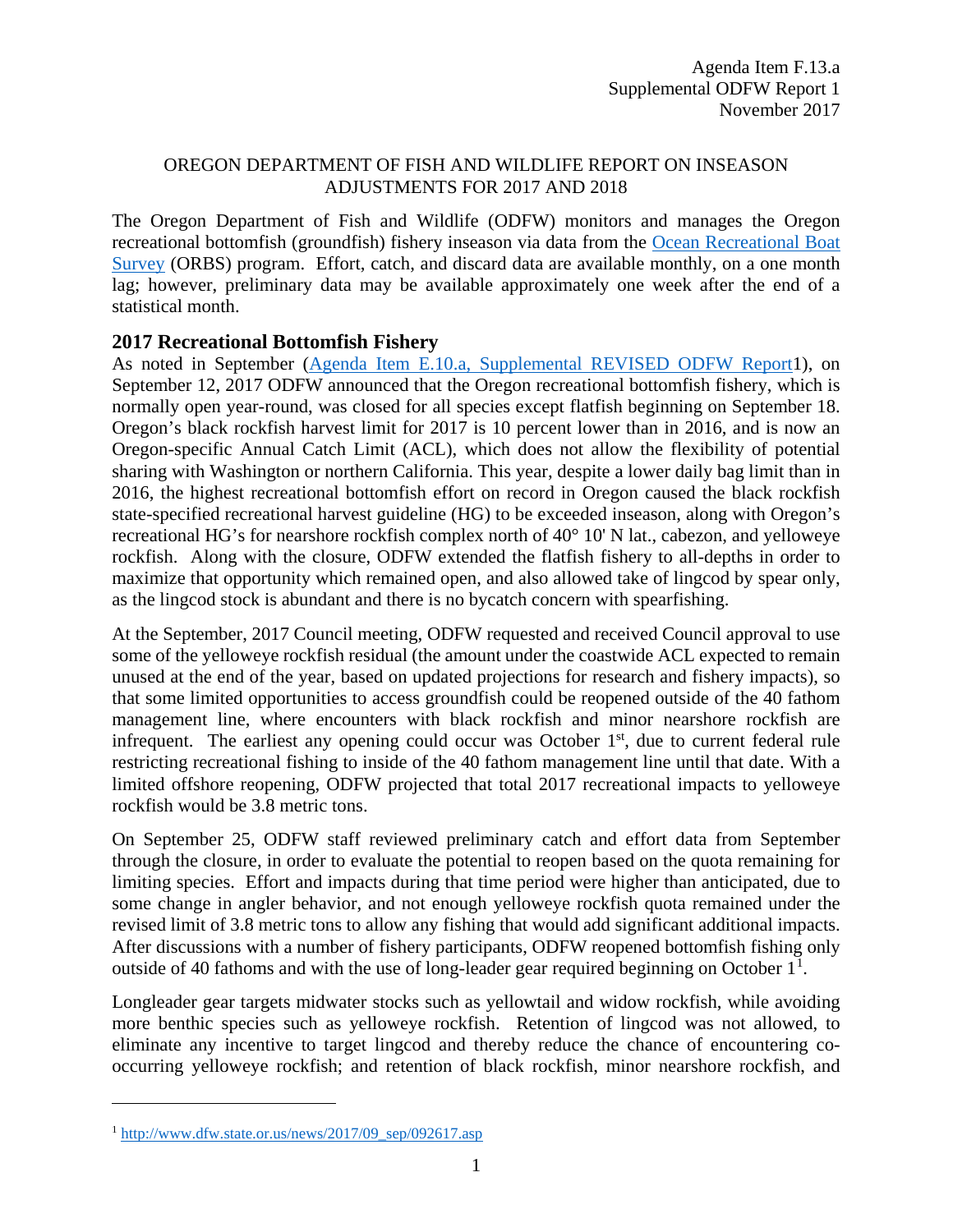cabezon was prohibited in order to minimize any further impacts to these stocks. The bag limit was raised to ten fish (the maximum possible under federal rule), which provides some additional opportunity for these trips which require travel farther from shore.

Impacts from the offshore longleader fishery for the remainder of the year are likely to be low, based on the normal seasonal decline in effort plus the heightened influence of weather and ocean conditions on offshore trips. Projected total full-year recreational impacts, based on preliminary data through October 31, are shown in Table 1.

| <b>Species/Complex</b> | Impacts (mt) | OR Rec. HG (mt) |
|------------------------|--------------|-----------------|
| <b>Black RF</b>        | 422.158      | 40O 1           |
| Canary RF              | 27.7         | 75              |
| Cabezon                | 22.5         | 16.8            |
| Nearshore RF           | 41.3         | 33.1            |
| <b>Yelloweye RF</b>    | 37           |                 |

|  |  |  | Table 1. Projected year-end recreational impacts and harvest guidelines for 2017. |  |
|--|--|--|-----------------------------------------------------------------------------------|--|
|  |  |  |                                                                                   |  |
|  |  |  |                                                                                   |  |

## **2018 Recreational Bottomfish Fishery**

ODFW is developing state management measures for 2018 for consideration by the Oregon Fish and Wildlife Commission (OFWC) on December 8, 2017. Information on the 2017 season is informing the development of alternatives, and ODFW staff will be proposing more conservative daily bag limits for the traditional bottomfish fishery to reduce the risk of exceeding harvest guidelines. In addition, OFDW intends to recommend a separate, higher bag limit (up to 10 fish, limited to midwater species) for offshore midwater (longleader) trips. This opportunity, if allowed under federal rule for the April through September period, could shift some effort offshore and reduce impacts on nearshore stocks.

In addition, ODFW will increase the frequency at which we review preliminary ORBS data on effort and catch and evaluate any potential need for inseason action, as well as the frequency with which we update and consult with advisors from the recreational fishing community. In order to provide the public with more timely information on quota attainment, preliminary catch estimates will be posted on our sport groundfish webpage approximately one week after the end of each month. This eliminates the one-month lag that was part of this timeline until now. The lag allowed for final processing of ORBS data in preparation for transmittal to the RecFIN data system, which occasionally results in minor adjustments to the preliminary ORBS estimates. The posted ORBS estimates would be revised accordingly if this occurred.

## **Information on Longleader Gear Fishing**

 $\overline{a}$ 

Anglers have participated in the longleader fishing opportunity since October 1<sup>st</sup> as weather and ocean conditions allowed. Preliminary estimates for October 1-31 are shown in Tables 2 and 3.

Of note, yellowtail and widow rockfish together have comprised 84 percent of the landed catch, and canary rockfish has made up an additional 12.4 percent. Estimated discard mortality of yelloweye rockfish has been three fish (0.005 percent; [Table 3\)](#page-2-0). There have been zero impacts to coho or Chinook salmon (Table 3). Based on this data, there are 2,022 widow, yellowtail, and/or

<span id="page-1-0"></span> $2$  At the September, 2017 meeting, the Council approved the Oregon recreational fisheries impacting up to 3.8 mt of yelloweye rockfish